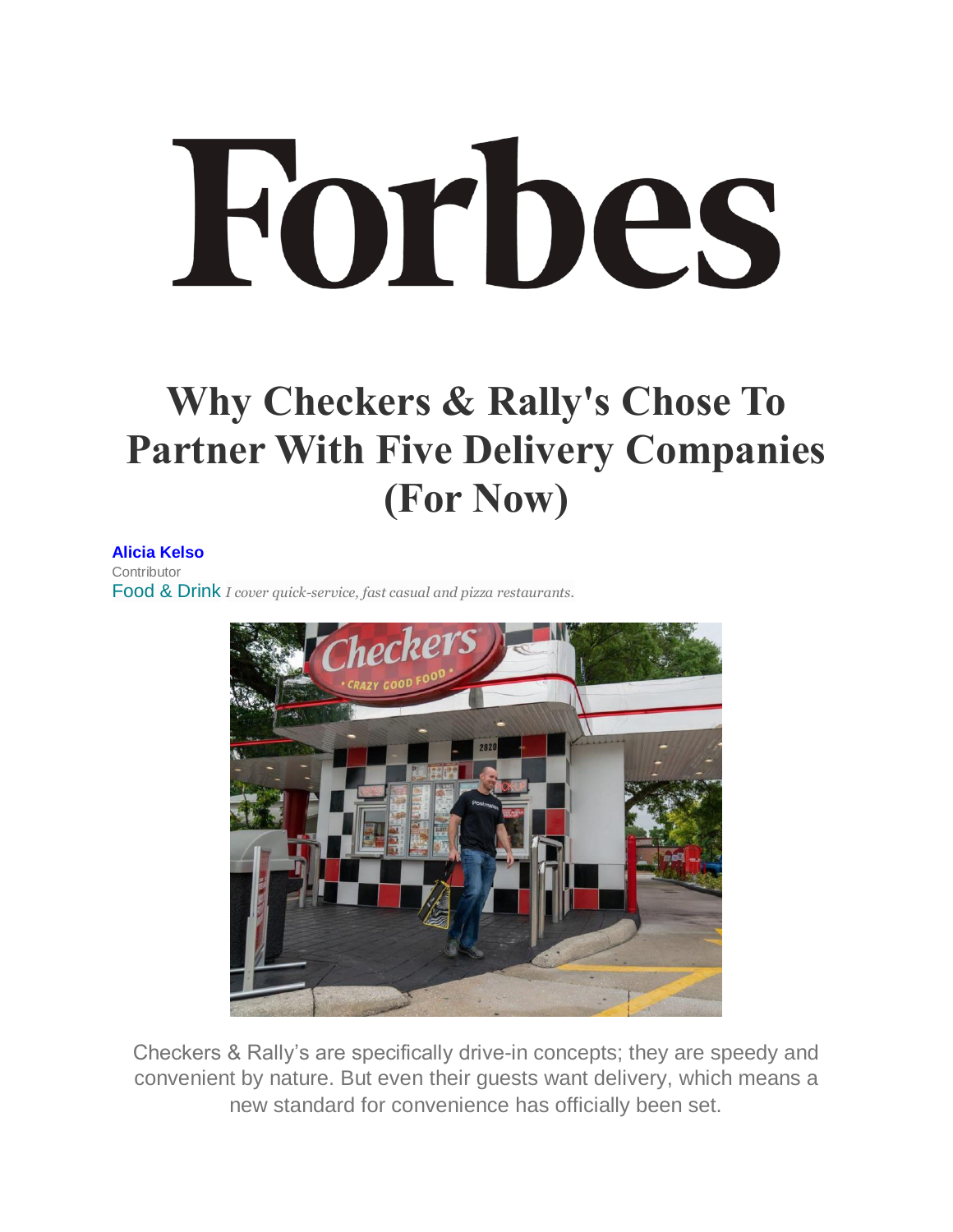When Checkers & Rally's Restaurants announced the launch of its delivery platform last month, the news may have read as just a piece of a broader narrative. Quick-service chains have been adopting delivery in droves throughout the past two years in a mad dash to keep up with consumer demands.

But Checkers & Rally's is taking a bit of a different approach than its QSR peers, initially partnering with five national delivery services – Uber Eats, DoorDash, Postmates, Grubhub and Amazon Restaurants.

On the surface, this approach might seem either forward-thinking – [Grubhub](https://www.cnbc.com/2019/04/04/grubhub-ceo-spending-aggressively-on-our-future-to-beat-competition.html)  [CEO Matt Maloney told CNBC](https://www.cnbc.com/2019/04/04/grubhub-ceo-spending-aggressively-on-our-future-to-beat-competition.html) this week that "over time, exclusivity is just not going to happen" – or, risky. A study by [market research firm Zion &](https://prnmedia.prnewswire.com/news-releases/zion--zion-study-examines-co-blame-in-the-restaurant-delivery-app-industry-300816276.html)  [Zion](https://prnmedia.prnewswire.com/news-releases/zion--zion-study-examines-co-blame-in-the-restaurant-delivery-app-industry-300816276.html) [f](https://www.zionandzion.com/research/co-blame-an-examination-of-shared-blame-in-the-restaurant-delivery-app-industry/)inds that 62% of consumers who receive a bad food delivery experience often blame both the restaurant and the delivery company, underscoring the need for restaurants and delivery companies to develop a symbiotic relationship. That's tricky with five such partners.

However, CEO Rick Silva believes the company is able to circumvent such risks because of its systemwide point-of-sale integration with partner Olo. He has a point. Such integration allows the company to maintain consistency regardless of which company is facilitating the delivery. It also enables order accuracy and efficiency.

"Our biggest concerns with adding delivery were quality and control. We were able to overcome those concerns because of this full integration. All of the orders go straight to the kitchen. You won't see iPads on the front counter that our employees have to re-key orders into every time," Silva said. "We're getting high ratings with our delivery so far and we think it's because of the way we put this system together."

Negative ratings on delivery most often stem from speed, food quality and inaccurate orders. Checkers & Rally's CMO and EVP Terri Snyder said the company eliminated most of these issues during its roll out.

"We're tightly tracking (key performance indicators) from a delivery perspective and making sure they're measured and managed like any other KPI in our business. Our KPIs around delivery time and satisfaction are the same as they are with anything we do in the store," she said.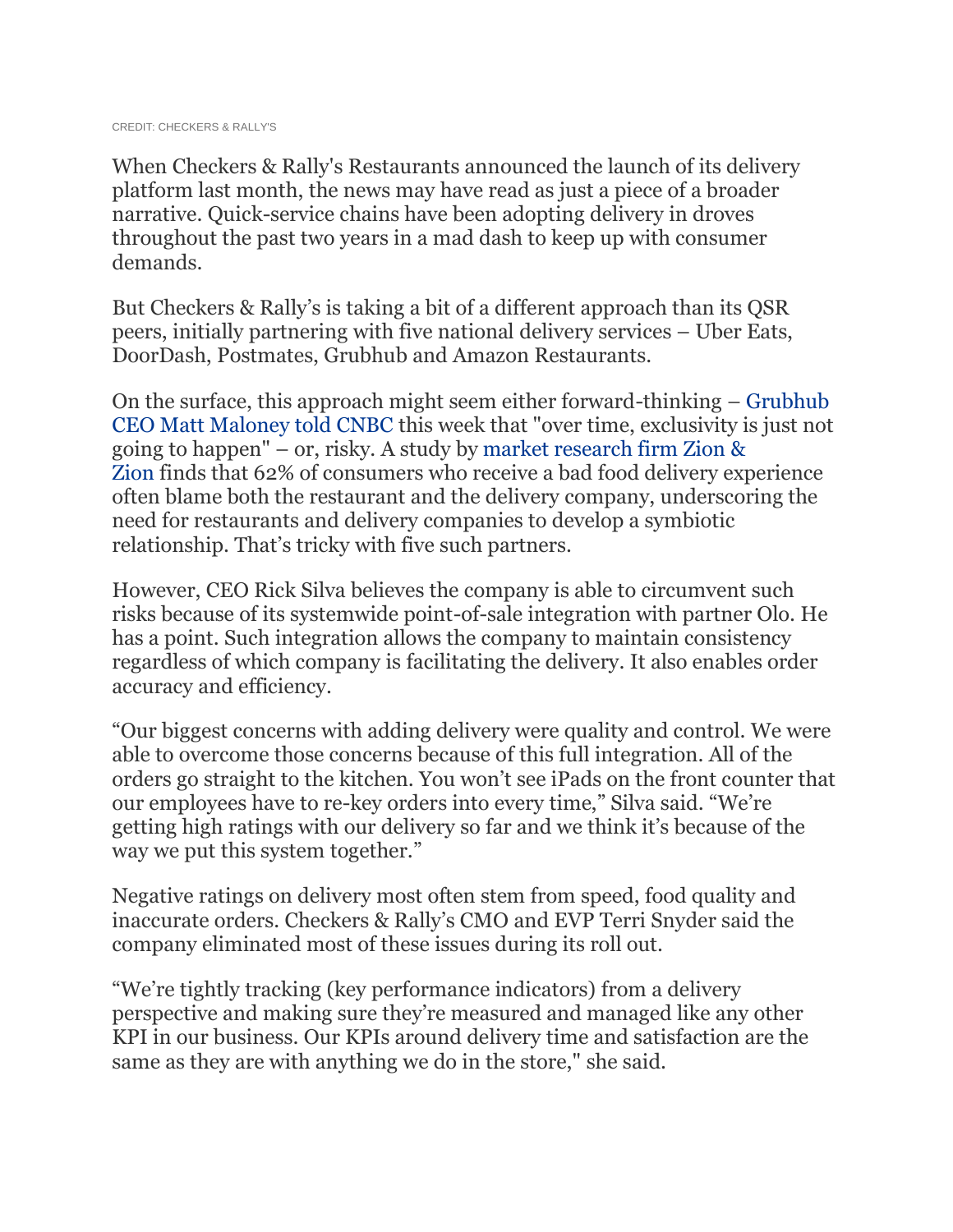In addition to speed and accuracy, the company is also focused on ease of operation and franchisee profitability. If either is compromised, delivery isn't worth it, Silva said. But so far, so good. For operations, the company's packaging is slightly different for delivery meals, but that is the only difference. The company has also ensured profitability by building any thirdparty fees into the price of the product.

"This way franchisees aren't having to add this volume for free or lose margin. It makes our franchise system eager to be a part of delivery," Silva said. "And since customers understand how the world of delivery works – including the extra costs –most are comfortable with it."

In fact, [research from Zion & Zion](https://www.restaurantdive.com/news/report-grubhub-is-the-most-used-delivery-app/545719/) shows that people with income under \$10,000 order via online delivery the most compared to any other income bracket, demonstrating that consumers are willing to pay more for the convenience no matter what.

What this news further illustrates is that we've reached a sort of critical mass with delivery. Checkers & Rally's are specifically drive-in concepts; they are speedy and convenient by nature. But even their guests want delivery, which means a new standard for convenience has officially been set.

"QSR on its own is incredibly convenient. For us, we have 900 restaurants across the country. You show up at any time – no reservation – and you wait maybe 3 to 5 minutes and you get hot food at an outstanding value," Silva said. "It's perfect for people on the go. It is integral to how people live. But now, convenience is being redefined by people who don't want to leave home or work."

Younger consumers, Snyder adds, are doing the redefining.

"These customers literally want what they want when they want it and the world is doing that for them," she said. "We used to define convenience our way – being in the car and on the go. Now, consumers are defining it their way and if we're going to relevant, we have to, too."

Silva and Snyder believe the company is able to gain more relevance by partnering with multiple aggregates. Indeed, there is a lot of competition in the burgeoning food delivery space, and as the biggest players jockey back and forth for market share, that competition is intensifying. DoorDash [recently](https://www.restaurantdive.com/news/doordash-overtakes-grubhub-in-delivery-market-share/550338/)  [passed Grubhub](https://www.restaurantdive.com/news/doordash-overtakes-grubhub-in-delivery-market-share/550338/) for market share – 27.6% to 26.7% – for example, while Uber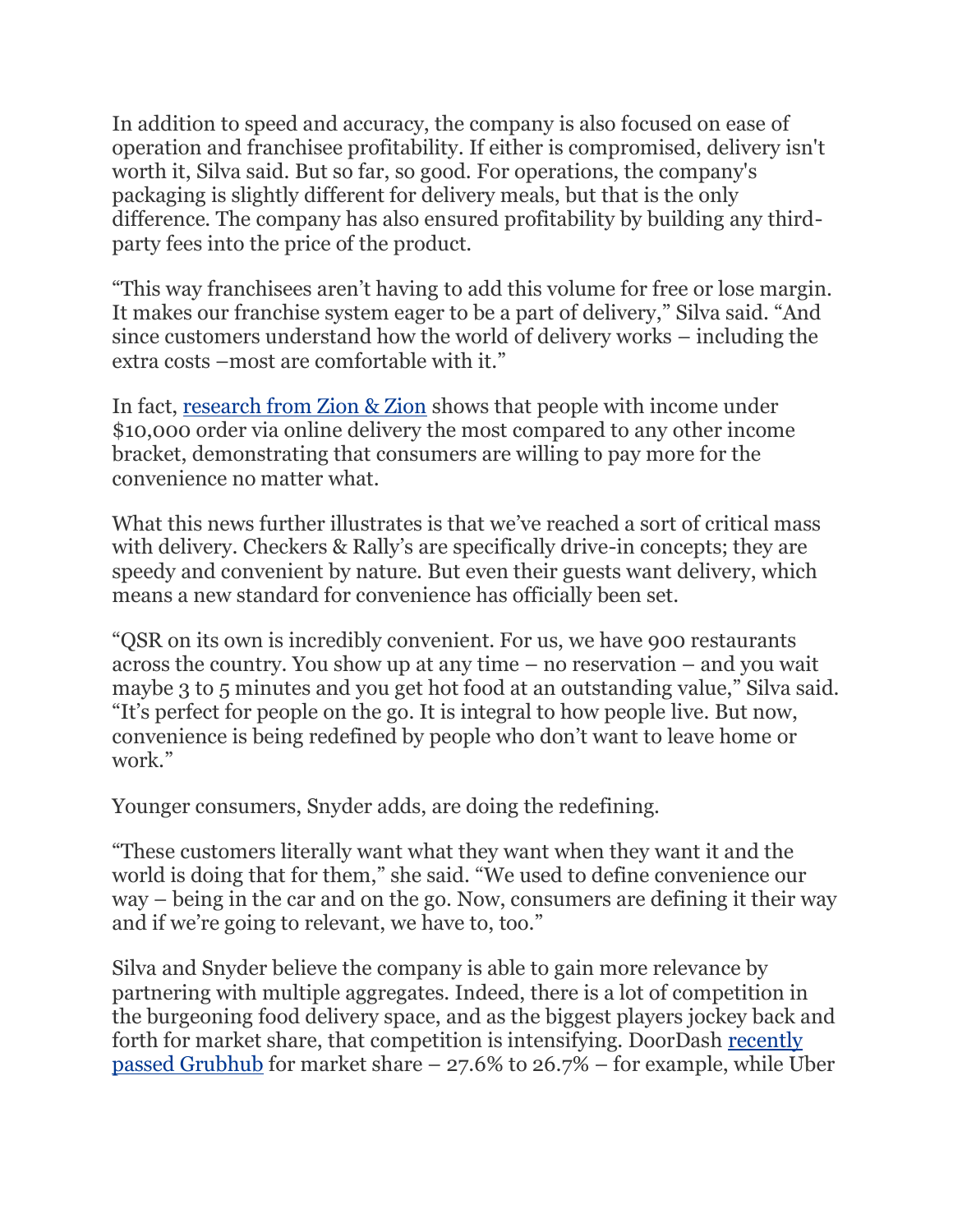Eats is close behind with 25.2%. Regardless of how this horse race ends, Checkers & Rally's brands are now available on all three.

"We wanted to make sure our customers had maximum choice, so we made a platform that wouldn't force our customers onto another platform they might not use," Silva said. "Consumers are marketplace users and if a brand isn't on a marketplace, they're less relevant. We really attacked that."

In addition to the partnership with five national providers, Checkers & Rally's also has relationships with local delivery companies that are more penetrated in some areas than the big players are. Because of the POS integration, the company can expand its delivery program to more aggregates at any time as well.

"For us to achieve the highest convenience, it's important that we show up on the delivery apps that are out there. That way the occasion manifests itself," Silva said.

"Customers aren't starting with the restaurant brand as much anymore. They're starting with 'I'm not leaving where I am, what can I get my food delivered' and they go to the app they're most comfortable using. So, we're going to optimize that," Snyder adds.

Checkers & Rally's has experienced a higher check than average from delivery (1.5-to-2 times higher), as well as more sales of higher-margined items. The company is also yielding incremental sales in the 70% range from the channel. Right now, delivery accounts for about 4% of the business, and Snyder believes the industry will see it grow up to 30 or 40% sooner than later.

"Supply will create demand here," she said.

That's not to say delivery comes without its challenges, however. Silva admits the company loses a direct relationship with its consumers – and their data – by collaborating with aggregates, a grievance [echoed across the industry.](https://www.restaurantdive.com/news/delivery-dilemma-are-in-house-innovations-or-third-party-aggregates-best/546840/) But, he concedes, delivery is too important to ignore and therefore restaurant companies have to find some middle ground.

"We can't ignore that the marketplace has our customers' data and, in a perfect world, we'd have that direct relationship. But the customer decides how they want to get their food and we have to play in that space," Silva said. "There are other ways we can create a relationship with guests outside of delivery, like through a loyalty program. What we know today is that our